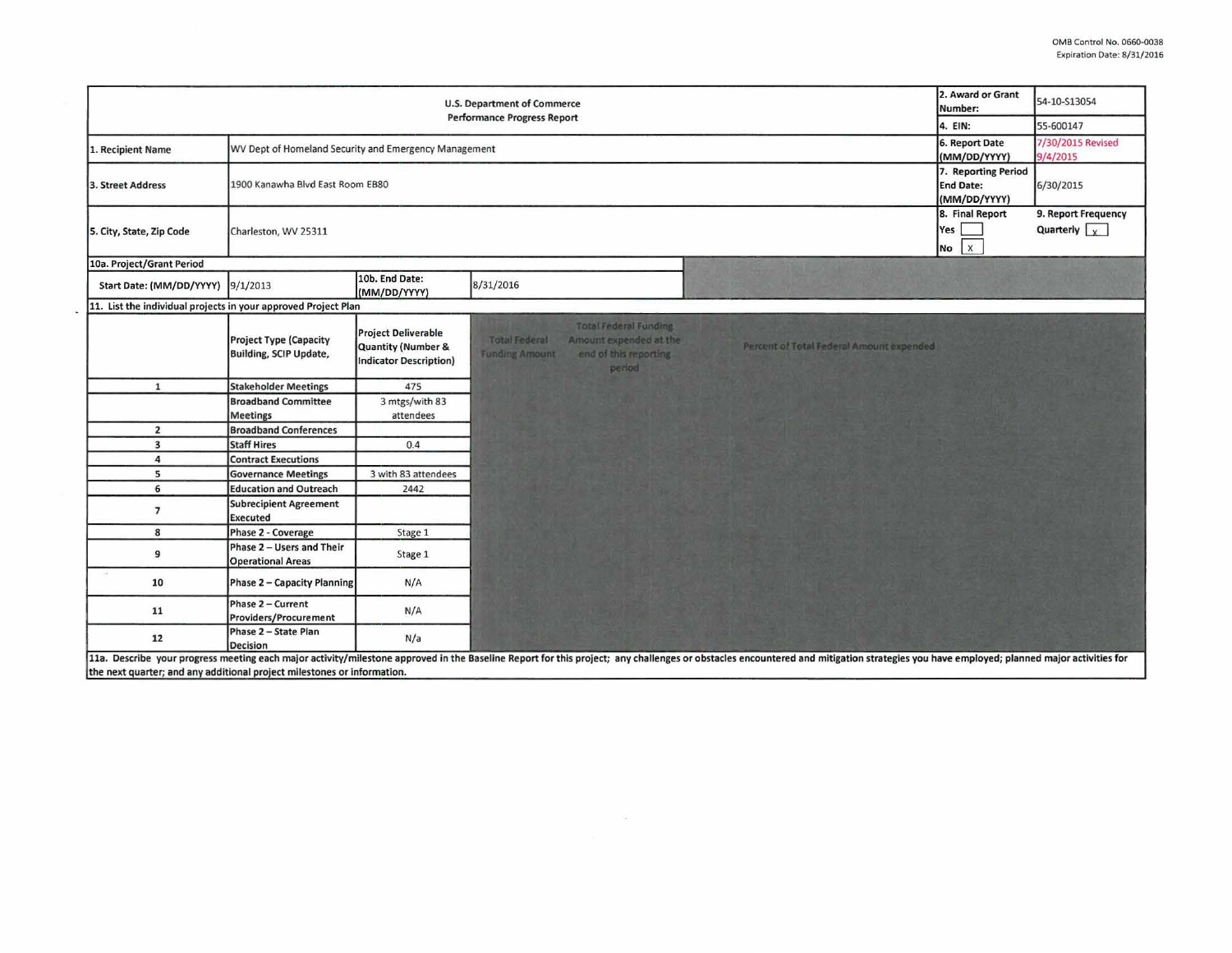Stakeholder Mtgs include 199 participants at RIC meetings+ 125 WV Emergency Management Council Conference + 67 participants at the First Net Initial Consultation Meeting

May 5th we held the WV -FirstNet Initial Consultation meeting in Charleston, WV. WV and FIrstNet gave a status update, discussed the data collection, and engaged participants in discussions of needs and next steps. Stakeho to participate. There were 67 attendees including FirstNet Staff. In addition, participants from other states participated. Having other states there was beneficial in collaborating and sharing information.

The Broadband Committee Chairman, Pat Chard presented at the 2015 WV Emergency Management Council Conference in June at Canaan Valley. He gave an update and discussed that we would soon be conducting surveys (Phase 2 -data collection) regarding user needs and their current status/capabilities. There were approximately 125 participants.

Phase 2- We have began the planning stage. We have contacted other states and have created a "User Needs and Capabilities Survey"

Education and Outreach We email a weekly FirstNet Update and a monthly SIRN newsletter to each RIC Chairman, who then distributes them to the RIC members there are approximately 25 per the 6 RICs 6 RICs \* 12 weeks per quar monthly SIRN newsletter \* 25 members = 2250 We distributed a presentation at the FirstNet Initial Consultation Mtg 67 attendees. + We distributed a presentation at the 2015 WV Emergency Management Council Conference to 125 participants Total 2442

11b. If the project team anticipates requesting any changes to the approved Baseline Report in the next quarter, describe those below. Note that any substantive changes to the Baseline Report must be approved by the Depart Commerce before implementation.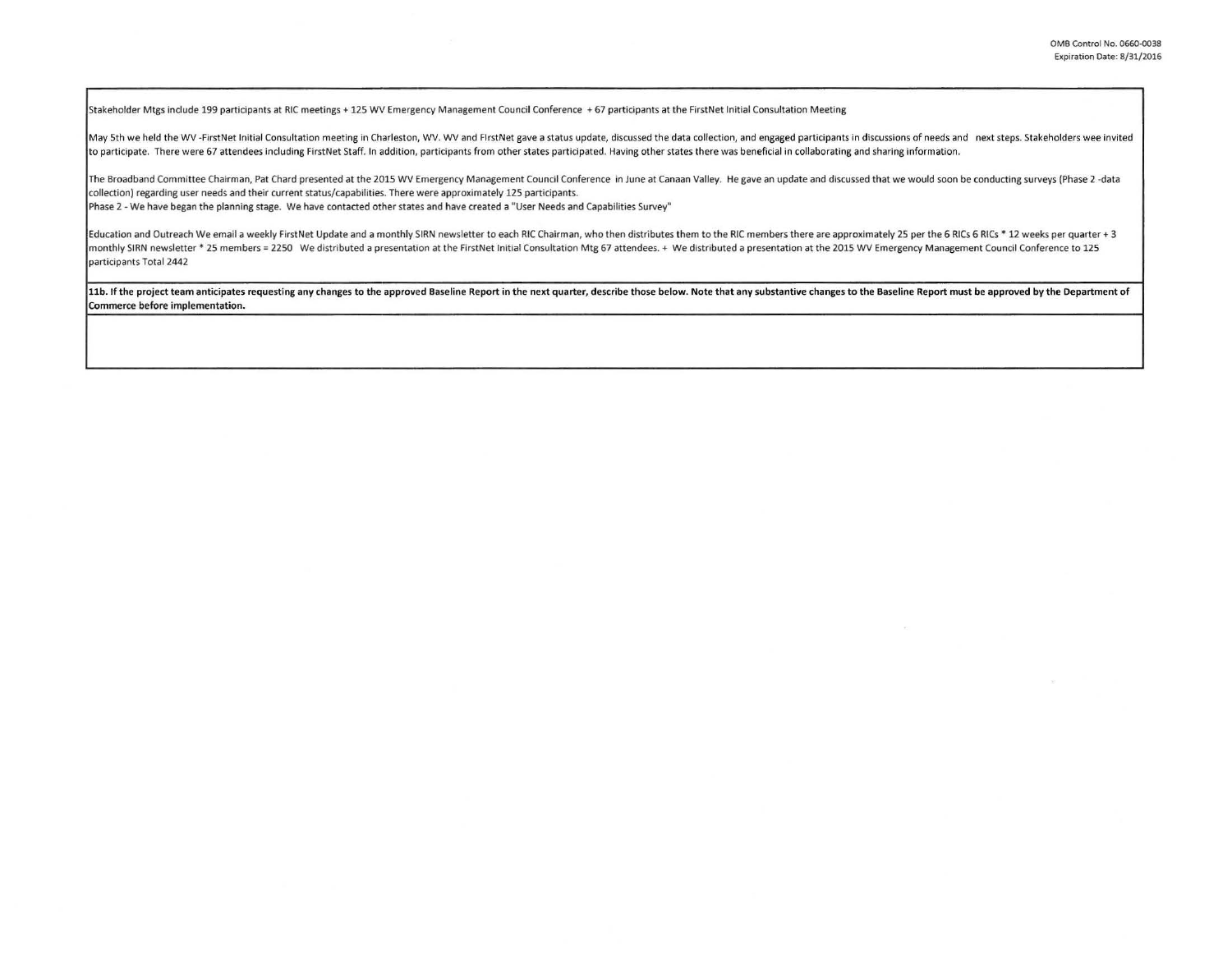llc. Provide any other information that would be useful to NTIA as it assesses this project's progress.

lld. Describe any success stories or best practices you have identified. Please be as specific as possible.

We were able to engage state, local, agencies, and other states to attend our Initial Consultation Meeting with FirstNet. We held the meeting the day before the 2015 WV Safety Expo which was held at the same facility in Ch

We also were invited to present at 2015 WV Emergency Management Council Conference. Scheduling presentations in conjunction with these type of state events has helped us reach stakeholders. The SWIC, GE McCabe has attended many of the RIC meetings, which is another opportunity to conduct outreach and give updates of the upcoming data collection phase.

12. Personnel

12a. If the project is not fully staffed, describe how any lack of staffing may impact the project's time line and when the project will be fully staffed.

As we enter the Phase 2 Data Collection Process we will be adding staff to the project as needed.

| 12b. Staffing Table                                                                                                                   |                                            |                                                                                                                                                          |        |                      |                               |                   |                 |                                         |                                          |
|---------------------------------------------------------------------------------------------------------------------------------------|--------------------------------------------|----------------------------------------------------------------------------------------------------------------------------------------------------------|--------|----------------------|-------------------------------|-------------------|-----------------|-----------------------------------------|------------------------------------------|
| <b>Job Title</b>                                                                                                                      | FTE%                                       | Project (s) Assigned                                                                                                                                     |        |                      |                               |                   |                 | Change                                  |                                          |
| <b>SWIC</b>                                                                                                                           | 100%                                       | Supervising and supporting activities related to technical considerations, outreach, education, phase 2 planning, staff activities, reporting            |        |                      |                               |                   |                 |                                         |                                          |
| <b>Technical Support Advisor</b>                                                                                                      |                                            | Provide technical support to the Broadband Committee, SPOC and SWIC. Administering and monitoring the Broadband traffic on the SIRN Broadband<br>Network |        |                      |                               |                   |                 | position starting work<br>on SLIGP      |                                          |
|                                                                                                                                       | 40%                                        |                                                                                                                                                          |        |                      |                               |                   |                 |                                         |                                          |
| <b>GIS Analyst</b>                                                                                                                    |                                            |                                                                                                                                                          |        |                      |                               |                   |                 |                                         |                                          |
| Project Manager                                                                                                                       | 100%                                       | Oversee grant administrative support, outreach, assist with phase 2 planning, plan meetings and conferences                                              |        |                      |                               |                   |                 |                                         |                                          |
| Project Manager Tommy<br>Dingess                                                                                                      | 5%                                         | Oversee grant administrative support                                                                                                                     |        |                      |                               |                   |                 |                                         |                                          |
|                                                                                                                                       |                                            |                                                                                                                                                          |        |                      |                               |                   |                 |                                         |                                          |
|                                                                                                                                       |                                            |                                                                                                                                                          |        |                      |                               |                   |                 |                                         |                                          |
| 13. Subcontracts (Vendors and/or Sub recipients)                                                                                      |                                            |                                                                                                                                                          |        |                      |                               |                   |                 |                                         |                                          |
| 13a. Subcontracts Table - Include all subcontractors. The totals from this table must equal the "Subcontracts Total" in Question 14f. |                                            |                                                                                                                                                          |        |                      |                               |                   |                 |                                         |                                          |
| Name                                                                                                                                  |                                            | <b>Subcontract Purpose</b>                                                                                                                               |        | RFP/RFQ Issued (Y/N) | Contract<br>Executed<br>(Y/N) | <b>Start Date</b> | <b>End Date</b> | <b>Total Federal Funds</b><br>Allocated | <b>Total Matching Funds</b><br>Allocated |
|                                                                                                                                       | <b>Legal Services</b>                      |                                                                                                                                                          | Vendor | $\mathsf{N}$         | $\mathsf{N}$                  |                   | 9/30/2016       | \$22,500.00                             | \$0.00                                   |
|                                                                                                                                       | <b>SWIC</b>                                |                                                                                                                                                          | Vendor | N                    | N                             |                   | 9/30/2016       | \$52,000.00                             | \$0.00                                   |
| Lisa Paxton                                                                                                                           | Program Manager                            |                                                                                                                                                          | Vendor | Y                    | Y                             |                   | 9/30/2016       | \$189,000.00                            | \$0.00                                   |
|                                                                                                                                       | <b>Support Assistant</b>                   |                                                                                                                                                          | Vendor | $\mathsf{N}$         | N                             |                   | 9/30/2016       | \$108,000.00                            | \$0.00                                   |
|                                                                                                                                       | <b>Outreach and Training</b><br>Specialist |                                                                                                                                                          | Vendor | N                    | N                             |                   | 9/30/2016       | \$120,000.00                            | \$0.00                                   |
|                                                                                                                                       | Grant/SCIP Analyst                         |                                                                                                                                                          | Vendor | N                    | N                             |                   | 9/30/2016       | \$12,000.00                             | \$0.00                                   |
|                                                                                                                                       | Regional Outrech Federal                   |                                                                                                                                                          |        | N                    | N                             |                   | 9/30/2016       | \$30,000.00                             | \$0.00                                   |
|                                                                                                                                       | <b>Broadband SME</b>                       |                                                                                                                                                          | Vendor | N                    | N                             |                   | 9/30/2016       | \$270,000.00                            | \$0.00                                   |
| 13b. Describe any challenges encountered with vendors and/or subrecipients.                                                           |                                            |                                                                                                                                                          |        |                      |                               |                   |                 |                                         |                                          |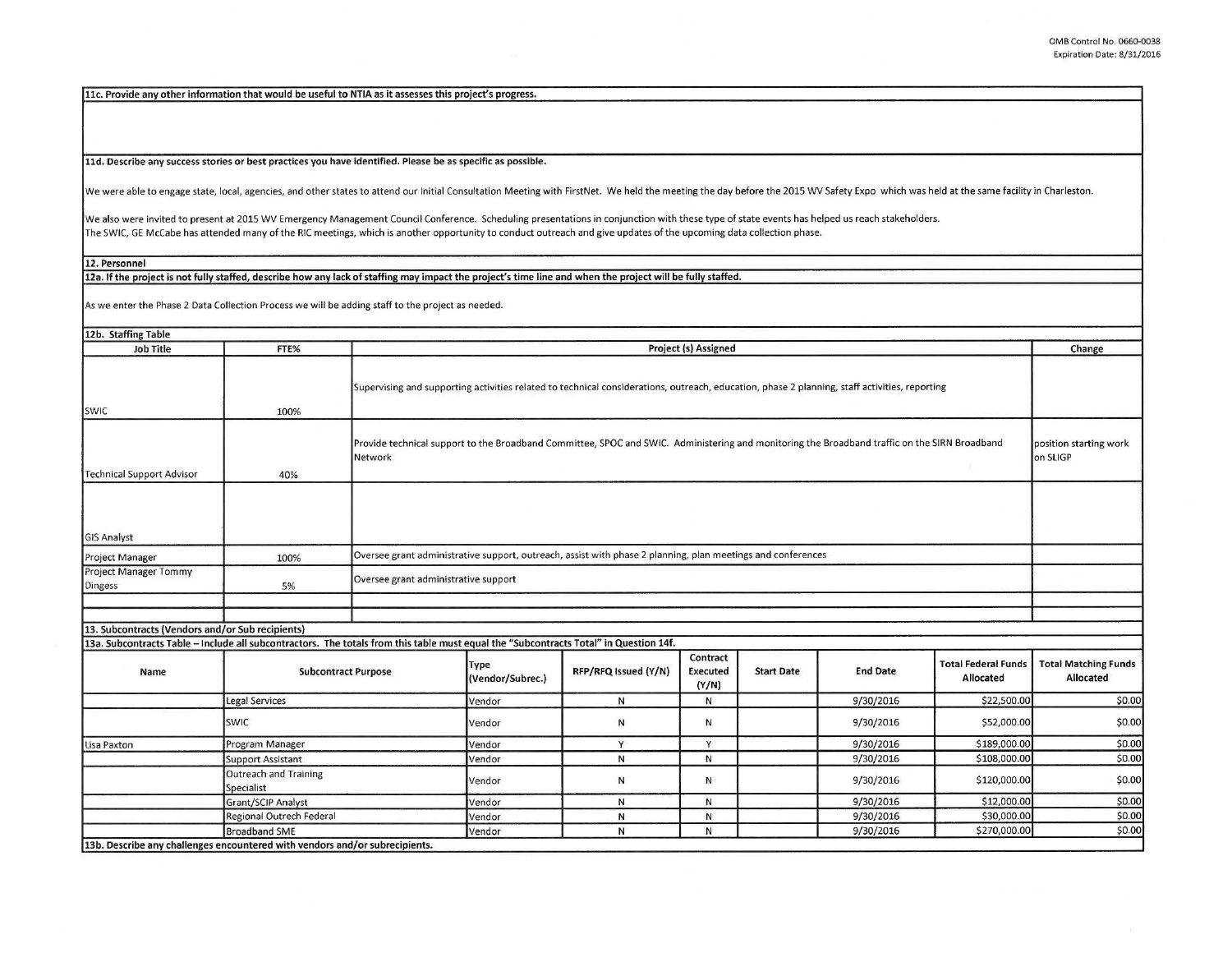OMB Control No. 0660-0038<br>Expiration Date: 8/31/2016

 $\tilde{V}$